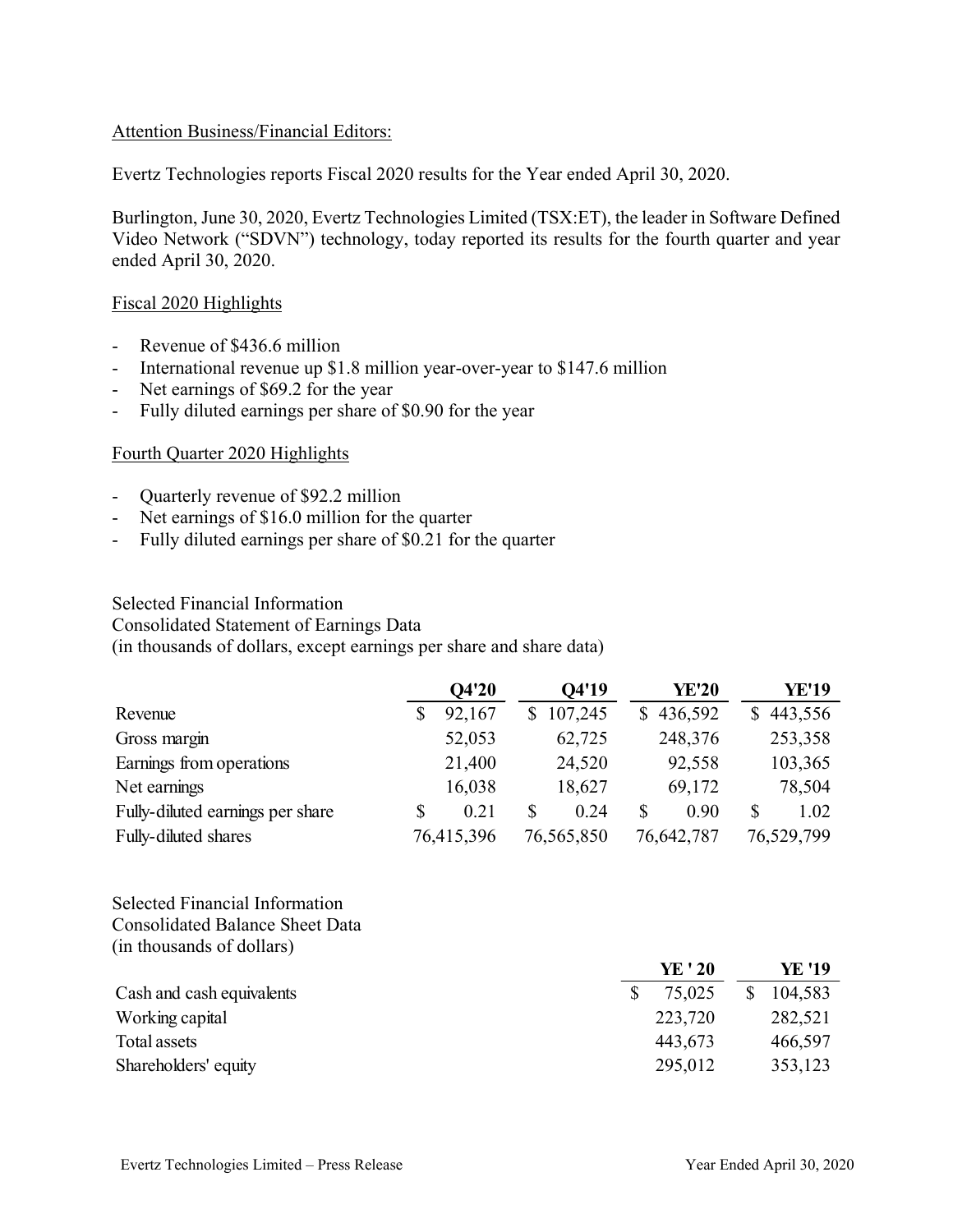## Revenue

For the quarter ended April 30, 2020, revenues were \$92.2 million compared to revenues of \$107.2 million for the quarter ended April 30, 2019. For the quarter, revenues in the United States/Canada region were \$58.7 million compared to \$63.6 million in the same quarter last year. The International region had revenues of \$33.5 million compared to \$43.7 million in the same quarter last year.

For the year ended, April 30, 2020, sales were \$436.6 million, compared to sales of \$443.6 million for the year ended April 30, 2019. For the year, revenues in the United States/Canada region were \$289.0 million compared to \$297.8 million in the prior year. The International region had revenues of \$147.6 million, an increase of \$1.8 million compared to \$145.8 million in the prior year.

## Gross Margin

For the quarter ended April 30, 2020, gross margin was \$52.1 million as compared to \$62.7 million in the same quarter last year. Gross margin percentage was approximately 56.5% as compared to 58.5% in the quarter ended April 30, 2019.

For the year ended April 30, 2020, gross margin was \$248.4 million as compared to \$253.4 million for the year ended April 30, 2019. Gross margin percentage was approximately 56.9% as compared to 57.1% for the prior year.

# Earnings

For the quarter ended April 30, 2020, net earnings were \$16.0 million as compared to \$18.6 million in the corresponding period last year.

For the year ended April 30, 2020, net earnings were \$69.2 million as compared to \$78.5 million in the corresponding period last year.

For the quarter ended April 30, 2020, earnings per share on a fully-diluted basis were \$0.21 as compared to \$0.24 in the corresponding period last year.

For the year ended April 30, 2020, earnings per share on a fully-diluted basis were \$0.90 as compared to \$1.02 in the same period in 2019.

## Operating Expenses

For the quarter ended April 30, 2020, selling and administrative expenses were \$15.4 million as compared to \$18.0 million for the quarter ended April 30, 2019.

For the year ended April 30, 2020, selling and administrative expenses were \$67.6 million as compared to \$67.8 million for the year ended April 30, 2019.

For the quarter ended April 30, 2020, gross research and development expenses were \$21.2 million as compared to \$21.8 million for the quarter ended April 30, 2019.

For the year ended April 30, 2020, gross research and development expenses were \$90.8 million as compared to \$85.8 million for the year ended April 30, 2019.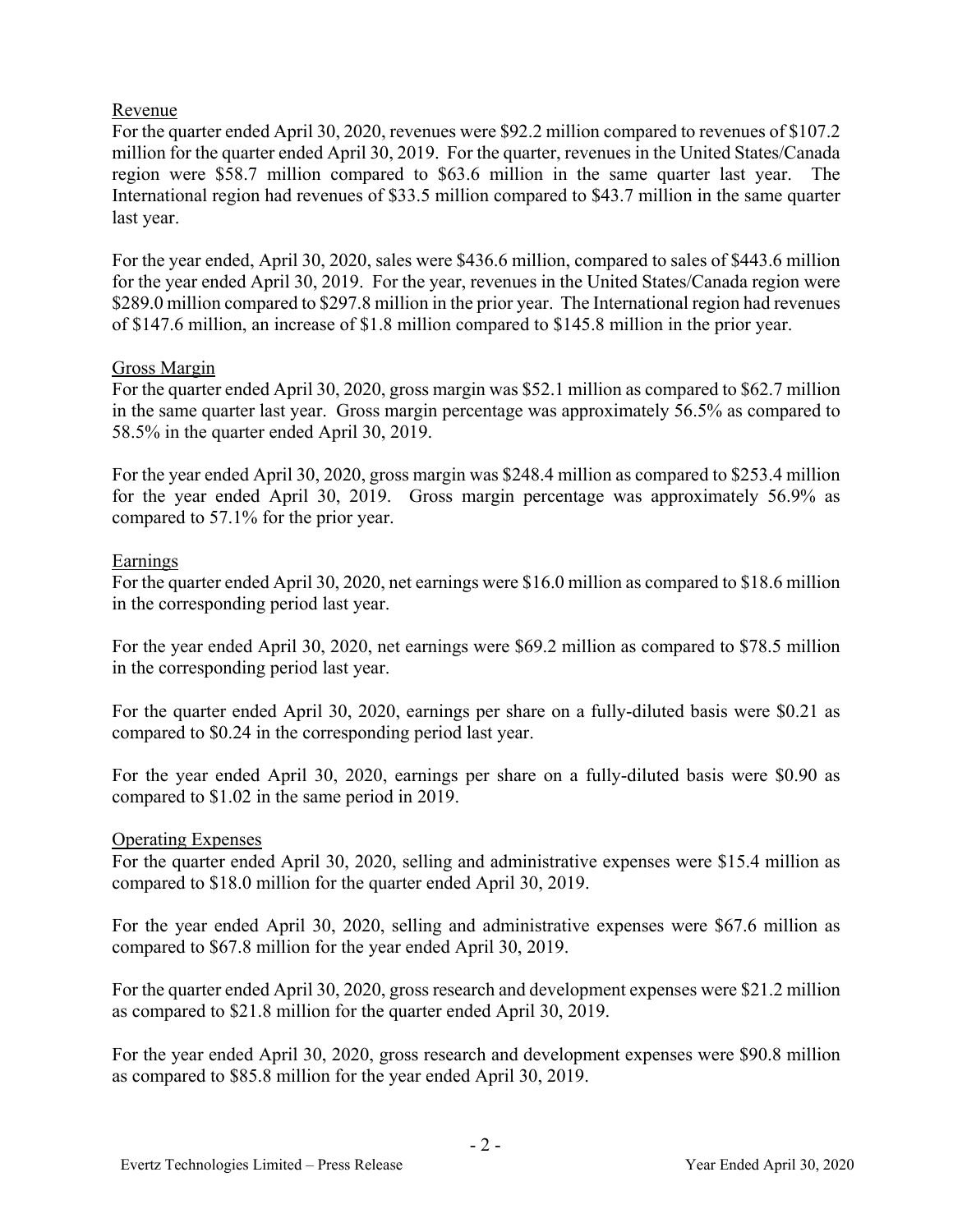Liquidity and Capital Resources

The Company's working capital as at April 30, 2020 was \$223.7 million as compared to \$282.5 million on April 30, 2019.

Cash was \$75.0 million as at April 30, 2020 as compared to \$104.6 million on April 30, 2019.

Cash generated from operations was \$47.1 million for the quarter ended April 30, 2020 as compared to \$23.7 million for the quarter ended April 30, 2019. Before taking into account taxes and the changes in non-cash working capital and current taxes, the Company generated \$21.6 million from operations for the quarter ended April 31, 2020 compared to \$23.2 million for the same period last year.

Cash provided by operations was \$109.3 million for the 2020 fiscal year as compared to cash provided by operations of \$88.5 million for the 2019 fiscal year. Before taking into account taxes and the changes in non-cash working capital and current taxes, the Company generated \$87.7 million from operations for fiscal 2020 as compared to \$89.1 million for fiscal 2019.

For the quarter, the Company used \$3.1 million for investing activities.

For the year, the Company used \$5.7 million in investing activities which was principally driven by the acquisition of capital equipment of \$10.1 million, partially offset by the sale of marketable securities for \$4.1 million.

For the quarter ended, the Company used cash in financing activities of \$17.7 million which was principally a result of the payment of dividends of \$13.8 million and capital stock repurchases of \$2.4 million.

For the year ended April 30, 2020, the Company used cash in financing activities of \$132.7 million which was principally a result of the payment of dividends of \$124.8 million.

### Shipments and Backlog

At the end of May 2020, purchase order backlog was in excess of \$94 million and shipments during the month of May 2020 were \$16 million.

### Dividend Declared

Evertz Board of Directors declared a regular quarterly dividend on June 30, 2020 of \$0.09 per share.

The dividend is payable to shareholders of record on July 10, 2020 and will be paid on or about July 17, 2020.

Evertz remains committed to increasing its financial flexibility and given the current environment dominated by Covid-19, the Company believes it is prudent to conserve cash. Evertz Board of Directors will reassess its decision regarding the reduction of the regularly quarterly dividends on September 9, 2020.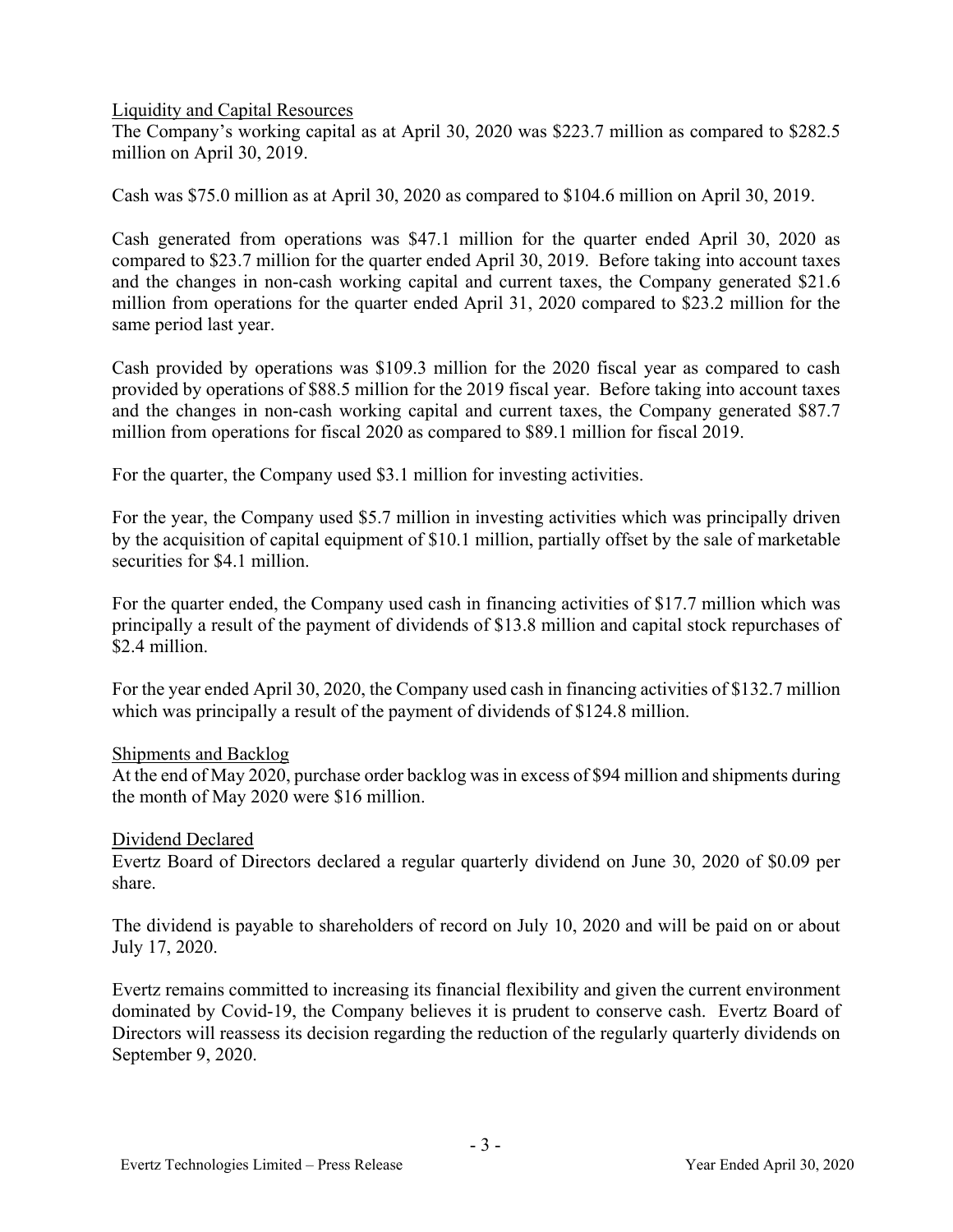# **Selected Consolidated Financial Information**

(in thousands of dollars, except earnings per share and percentages)

|                                                       | Three month period ended<br>April 30, |          |               |         | Twelve month period ended<br>April 30, |          |              |          |
|-------------------------------------------------------|---------------------------------------|----------|---------------|---------|----------------------------------------|----------|--------------|----------|
|                                                       |                                       | 2020     |               | 2019    |                                        | 2020     |              | 2019     |
| Revenue                                               | \$                                    | 92,167   | $\mathcal{S}$ | 107,245 | \$                                     | 436,592  | $\mathbb{S}$ | 443,556  |
| Cost of goods sold                                    |                                       | 40,114   |               | 44,520  |                                        | 188,216  |              | 190,198  |
| Gross margin                                          |                                       | 52,053   |               | 62,725  |                                        | 248,376  |              | 253,358  |
| Expenses                                              |                                       |          |               |         |                                        |          |              |          |
| Selling and administrative                            |                                       | 15,400   |               | 17,957  |                                        | 67,597   |              | 67,821   |
| General                                               |                                       |          | 824<br>1,012  |         | 3,509                                  |          |              | 3,410    |
| Research and development                              |                                       | 21,202   |               | 21,849  |                                        | 90,827   |              | 85,823   |
| Investment tax credits                                |                                       | (1,558)  |               | (2,086) |                                        | (7,595)  |              | (8, 158) |
| Share based compensation                              |                                       | 906      |               | 1,349   |                                        | 4,964    |              | 4,501    |
| Foreign exchange gain                                 |                                       | (6, 121) |               | (1,876) |                                        | (3,484)  |              | (3, 404) |
|                                                       |                                       | 30,653   |               | 38,205  |                                        | 155,818  |              | 149,993  |
| Earnings before undernoted                            |                                       | 21,400   |               | 24,520  |                                        | 92,558   |              | 103,365  |
| Finance income                                        |                                       | 181      |               | 430     |                                        | 1,077    |              | 1,394    |
| Finance costs                                         |                                       | (470)    |               | (91)    |                                        | (1, 845) |              | (752)    |
| Other income and expenses                             |                                       | (134)    |               | (141)   |                                        | 169      |              | 1,080    |
| Earnings before income taxes                          |                                       | 20,977   |               | 24,718  |                                        | 91,959   |              | 105,087  |
| Provision for income taxes                            |                                       |          |               |         |                                        |          |              |          |
| Current                                               |                                       | 4,232    |               | 4,972   |                                        | 22,304   |              | 26,499   |
| Deferred                                              |                                       | 707      |               | 1,119   |                                        | 483      |              | 84       |
|                                                       |                                       | 4,939    |               | 6,091   |                                        | 22,787   |              | 26,583   |
| Net earnings for the period                           | \$                                    | 16,038   | \$            | 18,627  | \$                                     | 69,172   | \$           | 78,504   |
| Net earnings attributable to non-controlling interest |                                       | 138      |               | 65      |                                        | 565      |              | 629      |
| Net earnings attributable to shareholders             |                                       | 15,900   |               | 18,562  |                                        | 68,607   |              | 77,875   |
| Net earnings for the period                           | $\mathbb{S}$                          | 16,038   | $\mathbb{S}$  | 18,627  | \$                                     | 69,172   | $\mathbb{S}$ | 78,504   |
| Earnings per share                                    |                                       |          |               |         |                                        |          |              |          |
| Basic                                                 | \$                                    | 0.21     | S             | 0.24    | \$                                     | 0.90     | \$           | 1.02     |
| Diluted                                               | \$                                    | 0.21     | \$            | 0.24    | \$                                     | 0.90     | \$           | 1.02     |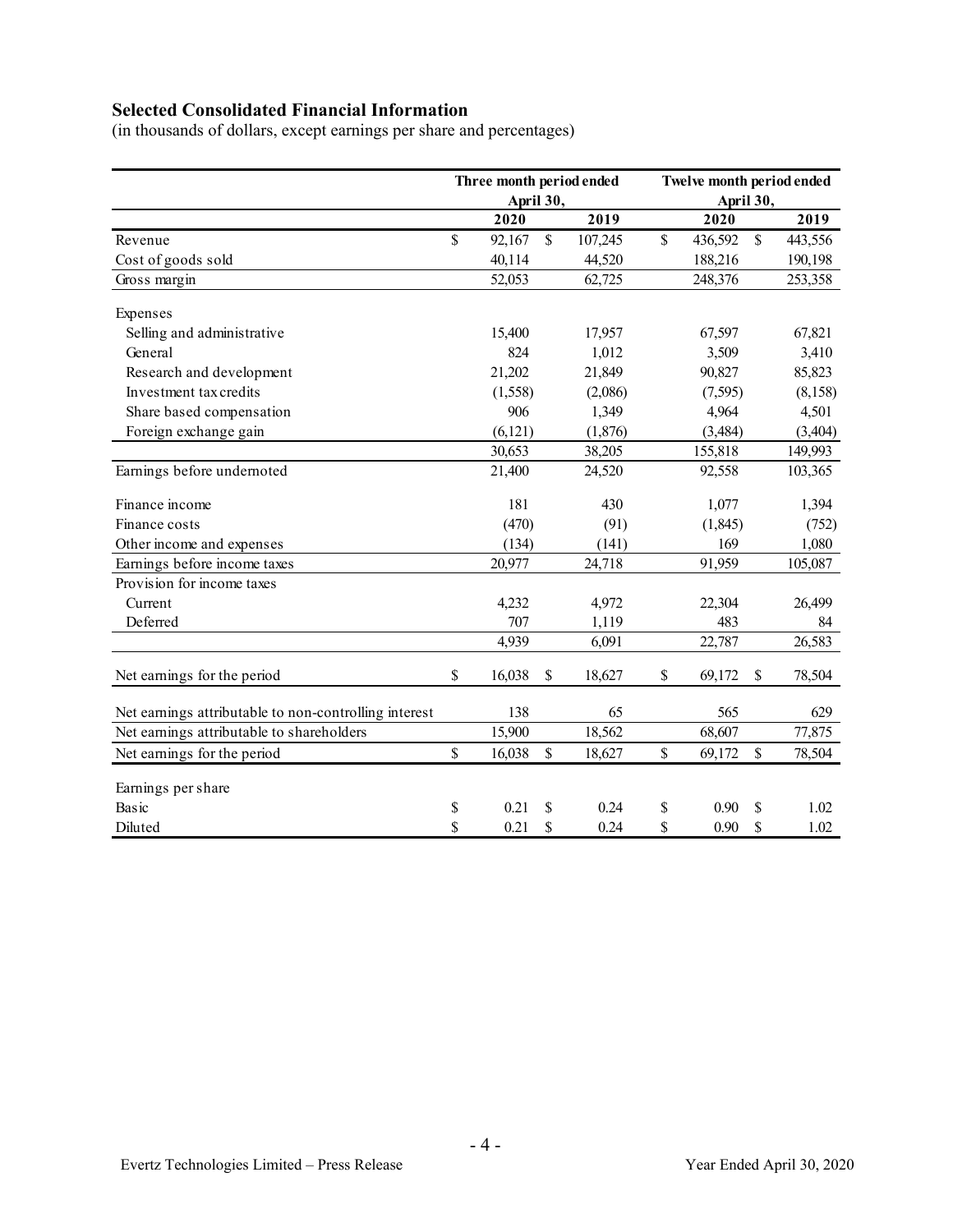|                                           |              | April 30,<br>2020 |               | April 30,<br>2019 |      | April 30,<br>2018 |
|-------------------------------------------|--------------|-------------------|---------------|-------------------|------|-------------------|
| <b>Assets</b>                             |              |                   |               |                   |      |                   |
| Current assets                            |              |                   |               |                   |      |                   |
| Cash and cash equivalents                 | \$           | 75,025            | <sup>\$</sup> | 104,583           | - \$ | 94,184            |
| Marketable securities                     |              |                   |               | 4,023             |      |                   |
| Trade and other receivables               |              | 90,631            |               | 81,498            |      | 64,241            |
| Contract assets                           |              | 7,864             |               | 22,348            |      | 21,830            |
| Prepaid expenses                          |              | 9,003             |               | 9,045             |      | 5,506             |
| Inventories                               |              | 161,985           |               | 171,271           |      | 168,070           |
| Income tax receivable                     |              |                   |               | 708               |      |                   |
|                                           |              | 344,508           |               | 393,476           |      | 353,831           |
| Property, plant and equipment             |              | 47,794            |               | 48,887            |      | 47,915            |
| Right-of-use assets                       |              | 28,823            |               |                   |      |                   |
| Goodwill                                  |              | 20,771            |               | 20,716            |      | 18,168            |
| Intangible assets                         |              | 1,573             |               | 1,952             |      |                   |
| Deferred income taxes                     |              | 204               |               | 1,566             |      | 1,201             |
|                                           | \$           | 443,673           | $\mathbf S$   | 466,597           | \$   | 421,115           |
| <b>Liabilities</b>                        |              |                   |               |                   |      |                   |
| Current liabilities                       |              |                   |               |                   |      |                   |
| Trade and other payables                  | \$           | 62,231            | S             | 63,647 \$         |      | 56,377            |
| Provisions                                |              | 5,031             |               | 4,171             |      | 3,981             |
| Deferred revenue                          |              | 45,076            |               | 42,843            |      | 28,502            |
| Current portion of long term debt         |              | 238               |               | 294               |      | 383               |
| Current potion of lease obligations       |              | 4,400             |               |                   |      |                   |
| Income tax payable                        |              | 3,812             |               |                   |      | 74                |
|                                           |              | 120,788           |               | 110,955           |      | 89,317            |
| Long term debt                            |              |                   |               | 239               |      | 515               |
| Long term lease obligations               |              | 25,465            |               |                   |      |                   |
|                                           |              | 146,253           |               | 111,194           |      | 89,832            |
| <b>Equity</b>                             |              |                   |               |                   |      |                   |
| Capital stock                             |              | 143,915           |               | 139,865           |      | 138,675           |
| Share based payment reserve               |              | 8,279             |               | 8,245             |      | 7,885             |
| Accumulated other comprehensive income    |              | 1,032             |               | 1,729             |      | 2,149             |
| Retained earnings                         |              | 141,786           |               | 203,284           |      | 180,518           |
|                                           |              | 142,818           |               | 205,013           |      | 182,667           |
| Total equity attributable to shareholders |              | 295,012           |               | 353,123           |      | 329,227           |
| Non-controlling interest                  |              | 2,408             |               | 2,280             |      | 2,056             |
|                                           |              | 297,420           |               | 355,403           |      | 331,283           |
|                                           | $\mathbb{S}$ | 443,673           | $\mathbb{S}$  | 466,597 \$        |      | 421,115           |